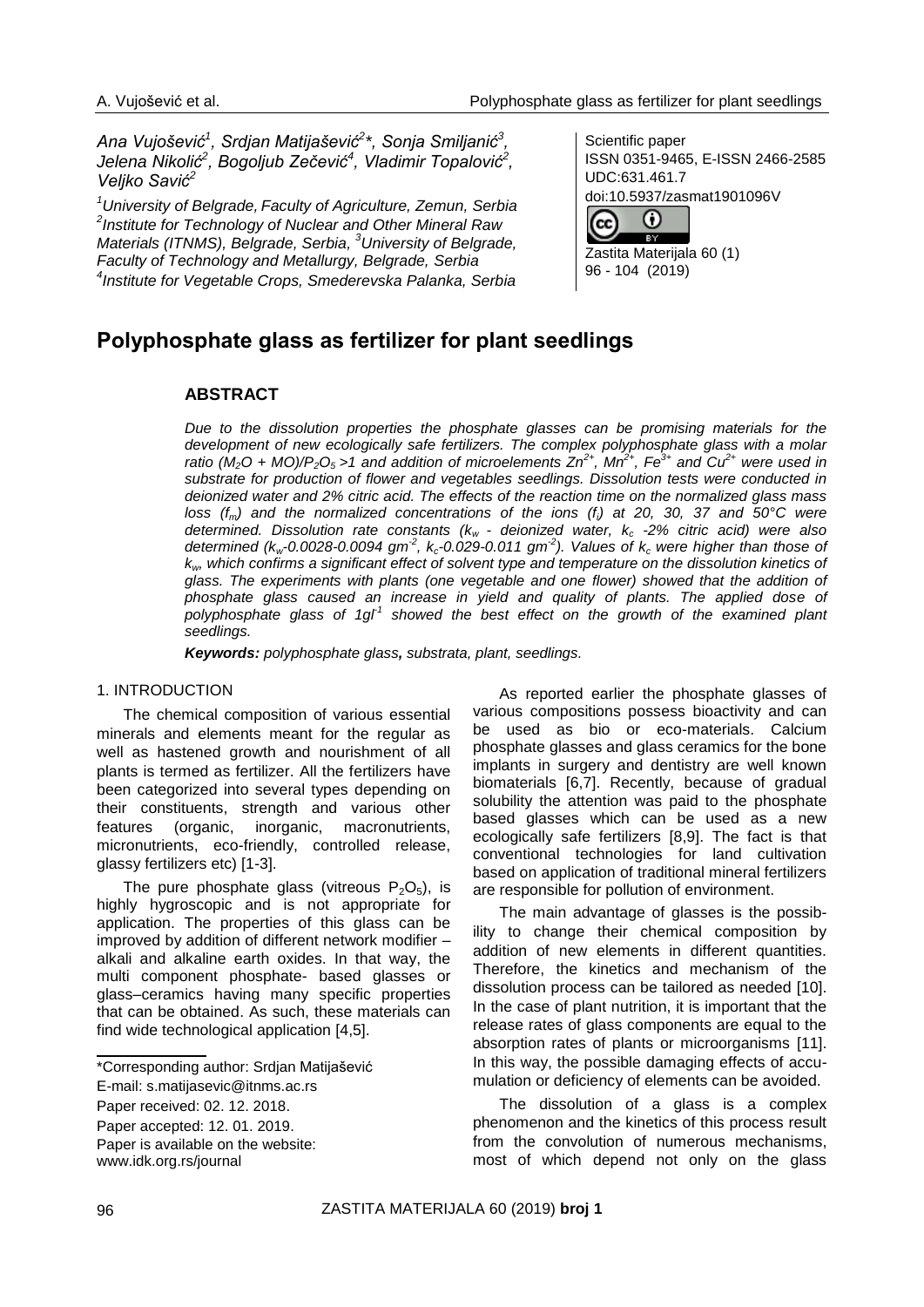properties (composition, structure, surface condition, etc.), but also on the environment such as leaching solution volume, flow rate, temperature, pH, etc. [12,13]. In the recent study, it was shown that a complex polyphosphate glass with a molar ratio  $(M_2O + MO)/P_2O_5 > 1$  (where M are the modifying cations) dissolved selectively (incongruent) without back precipitation of the secondary corrosion products [14]. The glass dissolution was conducted in deionized water and 2% citric acid, under static conditions. Based on this study, the polyphosphate glass containing  $P_2O_5$ , K<sub>2</sub>O, CaO, MgO, and SiO<sub>2</sub> as main oxides was chosen for investigation. The glass composition was adjusted by addition of the microelements in a form of oxides  $Zn^{2+}$ , Mn<sup>2+</sup>, Fe<sup>3+</sup> and  $Cu<sup>2+</sup>$ . The aim of this work is to examine the effect of addition of polyphosphate glass in substrate on the growth of the selected flower and vegetable seedlings.

### 2. MATERIALS AND METHODS

### *2.1. Glass synthesis*

The appropriate glass batch composition was prepared from reagent grade raw materials  $(NH_4)_2$ HPO<sub>4</sub>, K<sub>2</sub>CO<sub>3</sub>, CaCO<sub>3</sub>, SiO<sub>2</sub>, MgO, ZnO,  $Fe<sub>2</sub>O<sub>3</sub>$ , CuO and MnO<sub>2</sub>. The glass mixture was melted in an open Pt-crucible at  $T = 1100$  °C for *t*=1 h in an electric furnace and the melt was quenched on a steel plate and cooled in air. The chemical composition of glass was determined by gravimetric and spectroscopic methods, i.e., by AAS using a PERKIN ELMER 703 instrument and UV/VIS spectroscopy using a PHILIPS 8610 spectrophotometer. The obtained glass was examined by the XRD method using a Philips PW-1710 automated diffractometer with a Cu tube operated at 40 kV and 30 mA. The diffraction data were collected in the 2θ Bragg angle from 5-70°, counting for 1 s.

## *2.2. Glass dissolution test*

Dissolution tests were conducted in deionized water with the following characteristics: pH=6.93, conductivity  $\chi$ =4.91 µS cm<sup>-1</sup> (T=25°C) and 2% citric acid (pH=2.31 and  $\chi$ =3.103  $\mu$ Scm<sup>-1</sup>) which simulated the activity of organic compounds located around a plant root for extraction of the useful components from soil. The experiments were performed with glass powders of particle sizes of 0.3 – 0.50 mm. The specific surface area of these powders was determined by Laser particlesizer Fritsch Analyzette 22. The glass powder was prepared by crushing the bulk glass in an agate mortar and sieved to appropriate grain sizes. This powder was washed with distilled water

and then dried in an electric dryer at *T*=105°C for *t*=3 h. The sample was stored in a desiccator.

The glass powders (1 g) were weighed and transferred into 50 ml plastic volumetric flasks and then deionized water/2% citric acid was added. The closed flasks were placed in a water bath. The experiments were performed at temperatures of 20, 30, 37 and  $50^{\circ}$ C for different times in the range 0.5 to 720 h. After completion of each experiment, the solution and remaining glass were separated using a filter paper and afterwards the content of the present elements was determined. The remaining glass was dried at *T*=105°C to the constant mass of the sample and then the mass of dissolved glass was calculated. The concentrations of the ions were determined using a PERKIN ELMER 703 atomic absorption spectrometer and a PHILIPS UV/VIS 8610 spectrophotometer.

To compare the release of different leached species as an appropriate parameter, the normalized *i*-th element mass release from unit area (*fi*) was used [15-19]:

$$
f_i = \frac{c_i \cdot V}{\delta_i \cdot S} \tag{1}
$$

where  $c_i$  is the mass concentration of a particular leached species in time  $t$ ,  $\delta_i$  is the mass fraction of a species *i* in the glass, *S* is the glass surface in contact with the solution and *V* is the solution volume.

#### *2.3. Substrate characteristics*

The substrate used in the experiments were standard plant growing substrate (*Floragard Floradur B Pot Medium-Coarse)* suitable for medium-sized pots of approx. 8–11 cm and bedding plants of a balanced composition of macro and micronutrients which were chemically and physically tested. Total porosity of substrate (86.90 %) was calculated using bulk density and bulk volume. Bulk volume (0.199 gcm<sup>-3</sup>) was determined by cylinders Kopecky of 100 cm<sup>3</sup>. Bulk density  $(1.52 \text{ gcm}^{-3})$  was determined from xylol, using the *Alber-Rogs* method. Active acidity 5.13 to 6.35 (pH in water) was measured in the substrate water suspension using a potentiometer. Content of humus (68.47 %) and the total of nitrogen (0.798 %) is high. According to its physical and chemical characteristics, substrate were suitable for production of seedlings.

## *2.4. Experiments on plants*

The study was performed in a greenhouse with a common flower and a domestic vegetable as test plants: a) marigold (Tagetes patula "Bolero") and b) pepper (Capsicum annum "Župska rana"). The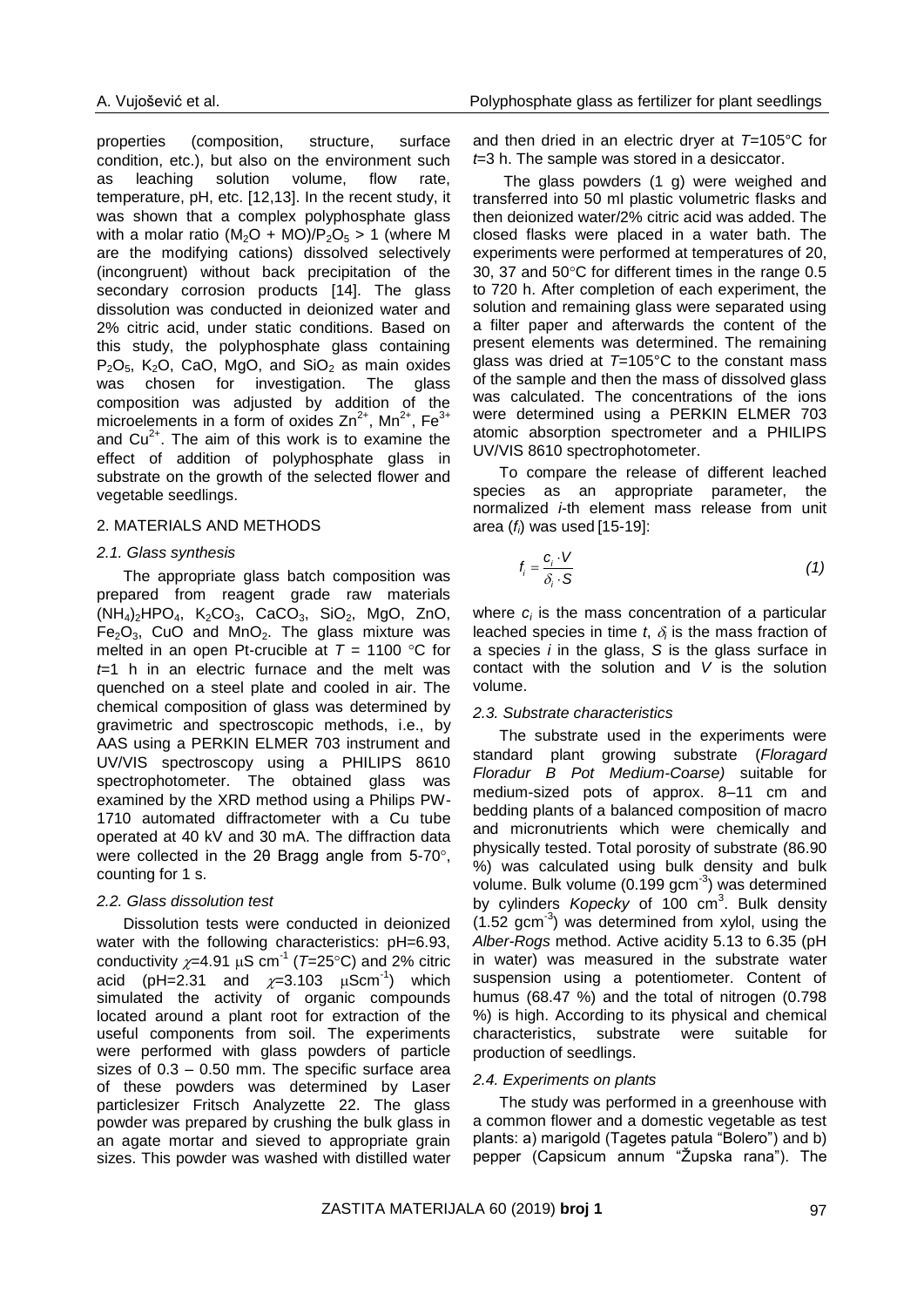species were selected based on availability and appropriate length of their vegetation period.

Seeds were sown in polypropylene containers (TEKU type 144/4.5). For initial seedling growth Floragard Floradur B-seed was used. During the initial seedling production, no additional nutrients were applied. With the appearance of two pairs of permanent leaves (4 weeks after seeding), the plants were transplanted individually in round pots (TEKU Ø 9 cm, i.e., volume of 0.32l) in a substrate (*Floragard Floradur B Pot Medium-Coarse*) where the polyphosphate glass powder of a particle size < 0.5 mm was added as follows: 0, 1, 2, 3 and 4 g per liter of substrate. For each species tested, as well as each variant of the test, 30 plants were transplanted. The glass powder was mixed with the substrate according to target dose and then filled into the pots. On average, 1l of substrate was sufficient for 4 pots of this volume. The selected initial seedlings were manually transplanted in pots. Plant seedlings were produced while continuously monitoring and maintaining the temperature of air  $(20-24\degree C)$ , substrate (above 18 $\degree C$ ), as well as the optimum temperature for development of the plant seedlings in general. During the growth experiment, no additional nutrition was provided apart from the initial content in the respective substrates. At the end of the production cycle, after 6 weeks for *Tagetes* and 9 weeks for *Capsicum*, growth parameters analyzed were: a) aboveground plant mass and b) root mass. Also, in the control variant of the substrate (without an added glass powder) at the end of the vegetation period, values of pH -6.35 and  $\chi = 0.132$  mScm<sup>-1</sup> were determined.

The obtained results were analyzed using the descriptive and analytical statistics. The arithmetical mean and standard error, interval of variation (Iv), coefficient of variation (Cv, %), and median (Me), were defined. It was considered that the average values of analyzed characteristics of plants would not differ regarding the addition of different quantities of polyphosphate glass and this hypothesis was tested. The optimal dose of polyphosphate glass regarding the effects on the growth parameters of plants-seedlings was determined by means of synthetic grade using the total discrimination effect established by the *Ivanovic* distance [20]. *I*-distance (method) represents capability to integrate a large number of different measures variables into one value [21,22]. Statistical analysis of the results obtained in the experiment was carried out using the software STATISTICA v. 6 (StatSoft, Inc., Tulsa, OK, USA).

## 3. RESULTS AND DISCUSION

The result of the chemical analysis of phosphate glass obtained (Tab. 1) showed that the polyphosphate glass was an appropriate material for usage in substrate for plant production.

|  |  | Table 1. Composition of the glass |  |  |  |
|--|--|-----------------------------------|--|--|--|
|--|--|-----------------------------------|--|--|--|

| Tabela 1. Hemijski sastav dobijenog stakla |  |  |  |  |  |
|--------------------------------------------|--|--|--|--|--|
|--------------------------------------------|--|--|--|--|--|

| Oxide [mol %] |                            |                  |                  |                                   |     |     |                  |                                     |          |
|---------------|----------------------------|------------------|------------------|-----------------------------------|-----|-----|------------------|-------------------------------------|----------|
|               | $\blacksquare$<br>$P_2O_5$ | SiO <sub>2</sub> | K <sub>2</sub> O | CaO                               | MgO | ZnO | MnO <sub>2</sub> | -<br>Fe <sub>2</sub> O <sub>3</sub> | CuC      |
| Anal.         | 44.8                       | ⌒<br>، ب         | 24<br>Z4.4       | $\sqrt{2}$<br>$\lambda$<br>$\sim$ | 4   | .   | ن. ا             | O<br>ن. ا                           | $\cdots$ |

Powder X-ray diffraction (XRD) analysis confirmed the quenched melt to be vitreous (Fig.1).



*Figure 1. XRD of bulk glass*

*Slika 1. XRD analiza uzorka stakla*

## *3.1. Dissolution kinetics of glass*

The dissolution tests showed that this glass dissolved without back precipitation of the seconddary corrosion products. Using the experimentally determined mass losses (*Δm*), the specific surface area of the glass powder  $S=0.0178$  m<sup>2</sup> g<sup>-1</sup> and the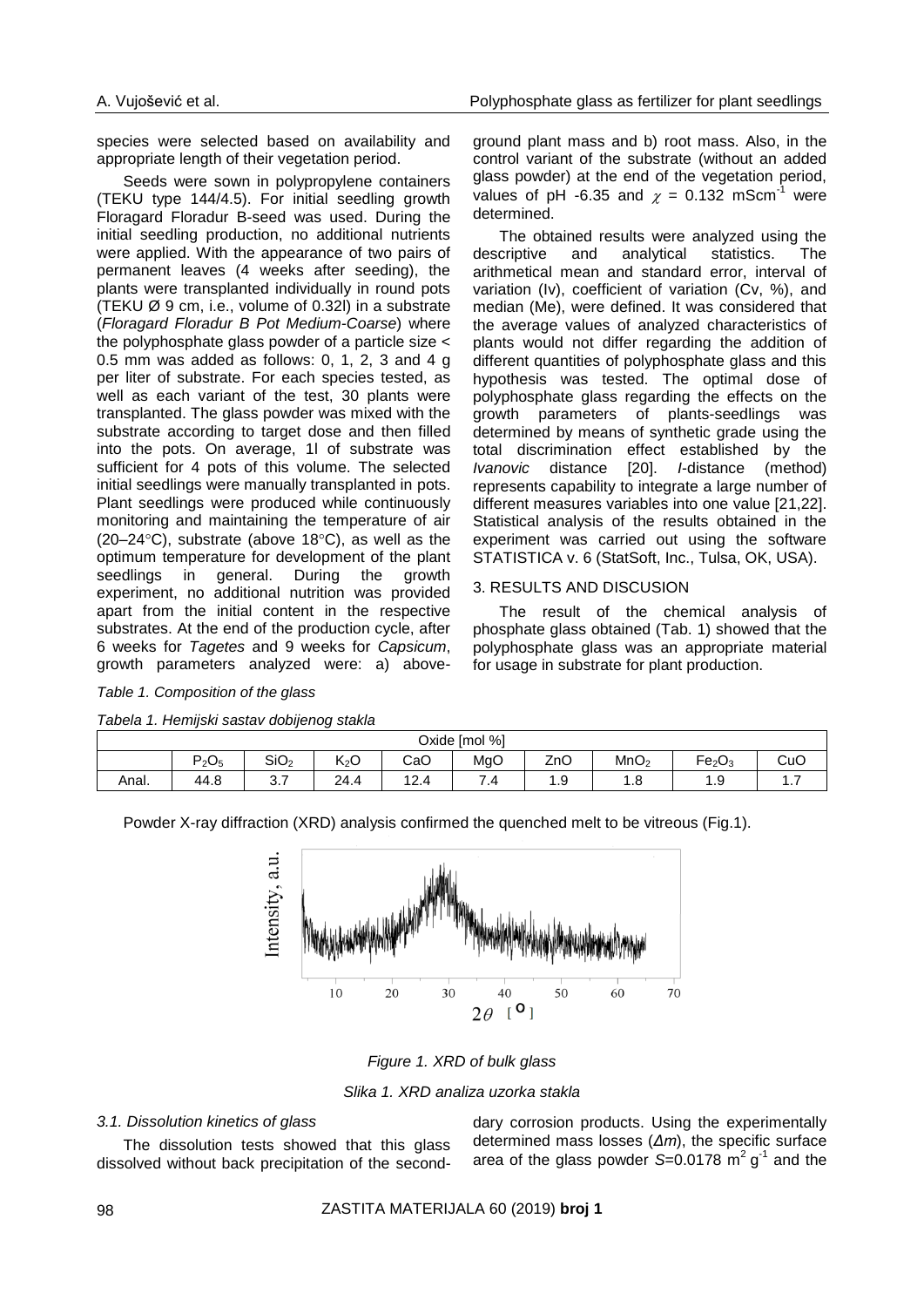volume of leaching solution *V*, the normalized mass release  $f_m$  [g m<sup>-2</sup>] was calculated (Fig. 2) [23].



*Figure 2. The time dependence of f<sup>m</sup> for glass powder sample of particle size of 0.30–0.50 mm at different temperatures ( deionized water) and (----2% Citric acid)*



Regarding the changes of *fm,* three different areas can be distinguished (Fig. 2). At the beginning the changes of *f<sup>m</sup>* were linear with time and the rates of glass dissolution under given conditions were the highest. This linear area was followed by an intermediate area where the changes of *f<sup>m</sup>* became slower with increasing time and the dissolution rate of the glass decreases. For longer periods of time, the changes of *f<sup>m</sup>* were very small. Also, it may be noticed that there was a difference in the *f<sup>m</sup>* values depending on the type of solvent used. With increasing the temperature, the difference between curves increases.

The values of *k<sup>c</sup>* were higher than those of *kw*, which confirms a significant effect of solvent type and temperature on the dissolution kinetics of glass (Fig. 3).

This suggests that the protons in acid medium had a strong influence on P-O-M bond dissociation in glass (M – network modifier cations), which resulted in an increase of hydration and glass dissolution rates. Based on the experimentally measured ion concentrations, the normalized ion concentrations in the solution, *f<sup>i</sup>* , were calculated using Eq. (1). The dependences of the normalized concentrations of the ions on the dissolution time for both studied solvents are presented in Fig. 4



*Figure 3. The dissolution rate constants (kw, kc) calculated from fm (t) at different temperatures*

*Slika 3. Konstante brzina rastvaranja (kw, kc) izračunatih iz fm (t) na različitim temperaturama*







For shorter dissolution times, Area I, the values of the normalized concentrations of the ions showed the biggest changes with respect to field strength and coordination environment of the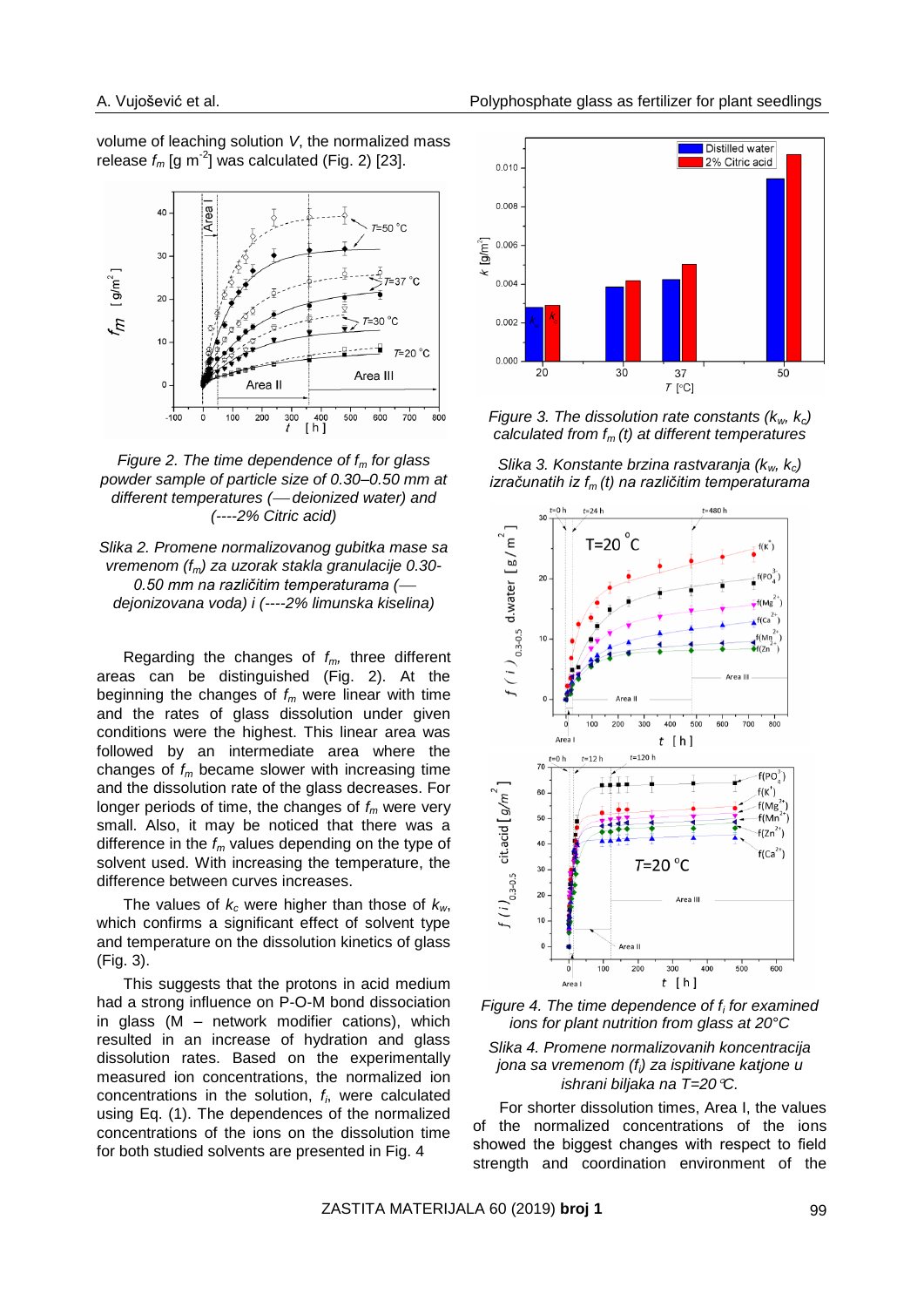modifier cations. This so-called "initial stage" of dissolution might be described as a linear dependence of normalized concentrations of the ions on dissolution time. For dissolution times in Area II, the "initial stage" of dissolution was followed by a "transitional stage".

The trend in the changes in the values of the normalized concentrations of the ions indicates a significant decrease in the dissolution rate of glass in the "transitional stage". In the third stage, Area III, named the "final stage", a linear dependence of the normalized concentrations of ions was observed, but the changes during the dissolution were quite small. Initial rates of dissolution were more than 10 times higher in 2% citric acid than in deionized water.

Glass dissolution is a complex process which depends on the condition of the solution and the composition and structure of the glass. This process is usually modeled as the combination of ion-exchange and matrix-dissolution reactions. In the case of congruent dissolution of a glass, the time dependencies of *f*<sup>i</sup> should be equal [24–27]. However, the time dependencies of *f*<sup>i</sup> differed, showing an incongruent dissolution during the initial dissolution phase (Fig.4). Cation diffusion was a dominant process in water, while a network dissolution process was dominant in acid. The values of  $f_i$  for  $K^+$  and  $PO_4^3$  were the highest in both solvents, as the most important macronutrients for plant nutrition. The results of pH leaching solutions measurement (Fig.5), have shown that there is not abrupt change of pH for deionized water (6.6-6.35) because of small dissolution of alkali ions from the glass. In the case of acid solution, at the end of the dissolution process ( $t = 500h$ ),  $pH = 4.16$  differences slightly regarding to the starting value of pH =3.89.



*Figure 5. The time dependence of pH: ( - ) deionized water (---) 2% citric acid solution*

*Slika 5. Promene pH rastvora sa vremenom pri rastvaranju uzorka: ( - ) dejonizovana voda (---) 2% limunska kiselina*

In this stage the glass is fully dissolved, and all phosphate and alkali ions from the glass have passed into leaching solution.

## *3.2. Adoption of minerals in plant nutrition*

After the initial stages of dissolution of glass, the process of dissolution slowed down, thus affecting the further dynamics of the adoption of elements by the plant. The dissolution rates of glass were much lower than the initial rate of dissolution. The dynamics of further release of elements from the glass depended on the rate of adoption. The plants also adopted other necessary elements (Fe, Mn, Zn, Cu). The amount of the element adoption was conditioned by the time interval of the growing season of plants-seedlings. Thus, the shortest type of vegetation seedlings (6 weeks), such as *Tagetes*, had greater needs for nitrogen,  $K^+$  and PO<sub>4</sub><sup>3</sup> in all stages of development, compared to plants of both medium-long (8–10–12 weeks) and long growing seedlings (12–14 weeks) when there was a greater need for potassium and nitrogen in relation to phosphorus [3]. Due to the dissolution process, the glass powder releases plant nutrients in inorganic form into the soil/growing medium and can thus be considered as a type of mineral fertilizer.

In this way, glass as slow fertilizer can "manage" plants nutrition. Reducing the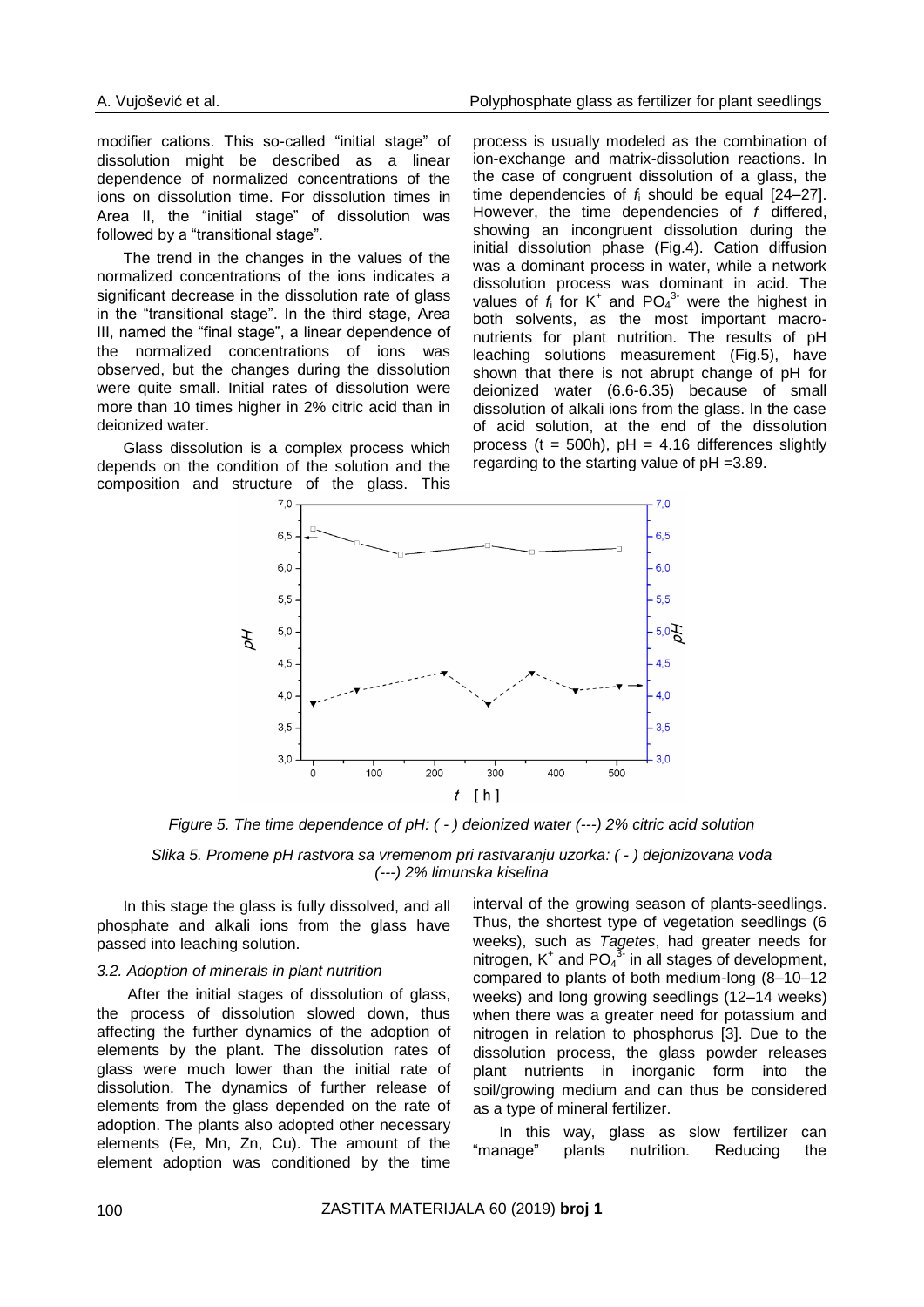concentration of elements in the substrate supports further dissolution of the glass.

Since the greatest amounts of  $K^+$  and  $PO_4^3$  are released at the beginning of the dissolution of glass, the importance of this designed glass is immeasurable in plants with short vegetation seedlings. For plants of longer growing seedlings, the possibility of optimal nutrition during the whole production process is possible because a dissolution rate of glass slows down with time.

This indicates that the use of studied phosphate glass composition provides a good supply of substrate with all the necessary elements for the development throughout the entire production cycle, 6 weeks for marigold and 9 weeks for pepper.

Ion adoption is influenced by their concentration in the soil solution. With an increase of ion concentration in environment, ion adoption increases too, untill a certain point. In the beginning, ion adoption significantly grows, and after a period of time, it drops. In the first phase of glass dissolution, release rate of elements is the greatest. At first, there is ion exchange between a glass network modificator and  $H_3O^+$  ions from solution. During the hydrolysis process of glass network,  $PO_4^{3}$  ions are separated from glass network. Hydrolysis is a very quick process that occurs almost simultaneously with ion exchange. Necessary elements for plant growth, including alkali metals, earth-alkali metals, microelements (Zn, Mn, Fe and Cu) and  $PO_4^{3}$  ions, are released from glass in this way. The release of these elements in the initial stages of plant development is of crucial importance, both for the development of the above-ground mass and for root development. Their uptake by plants is further conditioned by pH values of the substrate, the temperature of the substrate and watering regime. The optimum pH of the substrate (5.6–6.35) provides the smooth adoption of the two most important macronutritients, which contributes to the above-ground mass growth.

#### *3.3. Biomass production*

Application of polyphosphate glasses on (1 gl<sup>-1</sup> and  $2$  gl<sup>-1</sup>) in substrata increased the average above-ground mass of the investigated plant seedlings (Fig. 6 and Fig. 7). For pepper seedlings with addition of glass  $(1 \text{ gl}^{-1} \text{ and } 2 \text{ gl}^{-1})$ , the obtained above-ground masses (14.374 g and 13.866 g respectively) were greater than the average masses achived by using mineral fertilizers (1.70 g-6.93 g) [28].



*Figure 6. The basic statistical indicators for the examined parameters of the quality of pepper plant seedlings (Capsicum annuum L.)*

## *Slika 6. Osnovni statistički pokazatelji za ispitivane parametre razvijenosti biljaka paprike (Capsicum annuum "Župska rana") kod primene različitih doza fosfatnog stakla*

In case of marigold with addition of glass  $(1 \text{ gI}^{-1})$ and 2  $gI^{-1}$ ) the average above-ground mass (12.594g and 12.225 g) attained was equal to the above-ground mass determined for marigold with addition of *Scotts-*slow release fertilizers using dosage of 4  $gl^{-1}$  into substrate [29]. Similarly, above-ground masses of the marigold were in agreement with results of the effect of polyphosphate glass used in previous studies [30,31].

Above-ground masses of pepper and marigold were 10-35% higher with addition of 1gl<sup>-1</sup> glass than those of the control group (without glass addition).

In addition to nitrogen, phosphorus has a great influence on development of the above-ground mass (branches and leaves) and root of young plants [32]. Lack of phosphorus in the soil leads to the poor development of the root system and above-ground mass.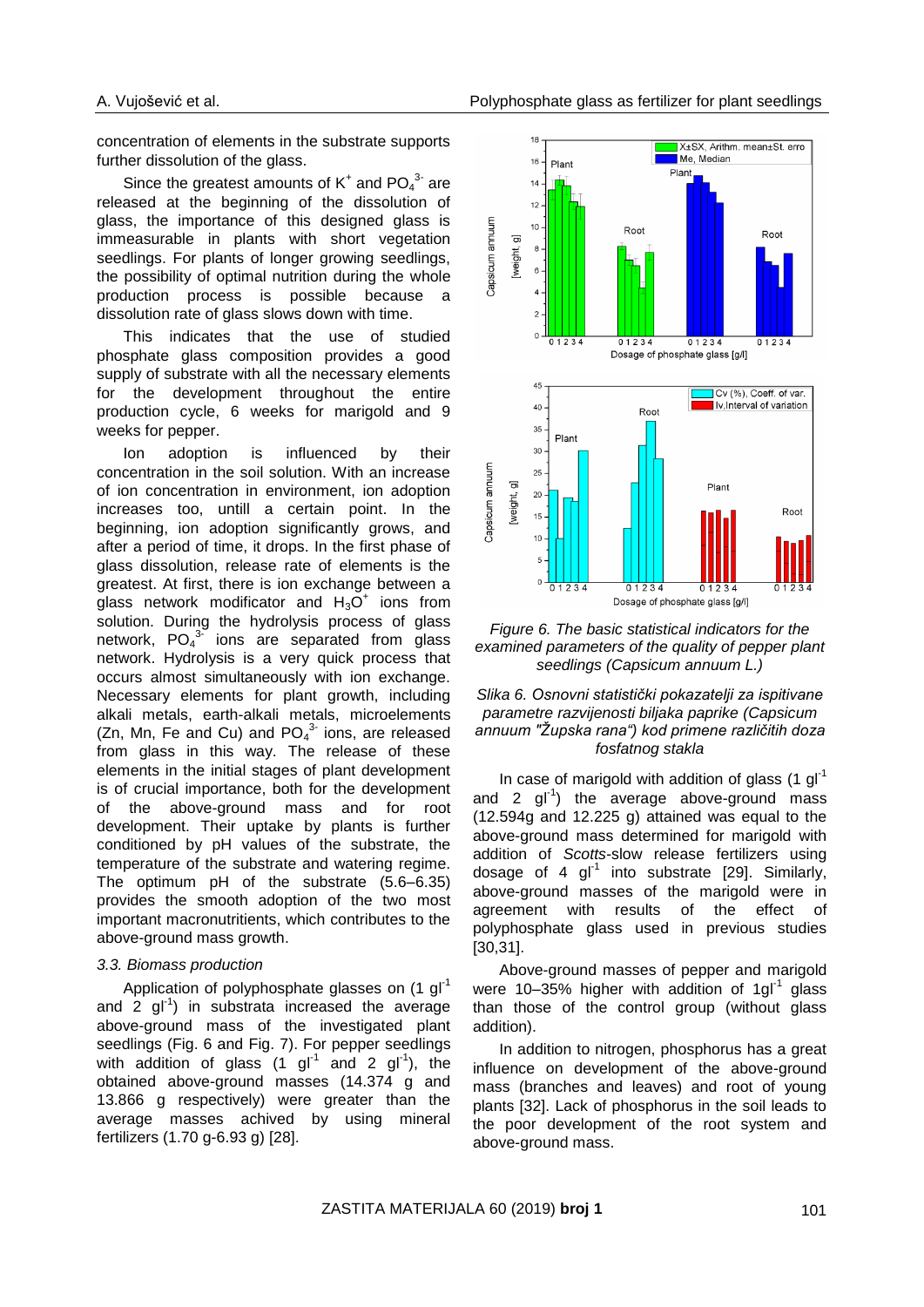

*Figure 7. The basic statisticals indicators for the examined parameters of the quality of plant seedlings of marigold (Tagetes patula L.)*



Flowering is worse and fruiting is delayed, thereby reducing the overall yield. The need for phosphorus and potassium in nursery flowers is almost equal. Potassium is considered as a "functional element". It affects the maintenance of the osmotic potential in cells and tissues. It is responsible for elongation of the cells, ie. their growth. Most of potassium accumulates in tissues of plants where the intense cell division takes place (root, stem and leaves). Maximum average root mass of marigold (6.440 g) and pepper (8.291 g) was determined for the control sample (without addition of glass) and the lowest value (4.982 g) was attained for glass dosage of 4 gl<sup>-1</sup>. The lowest average root mass of pepper (4.518 g) was determined for glass dosage of  $3$  gl<sup>-1</sup>. Maximum average root mass determined for both plant control samples was a consequence of the root elongation due to insufficiency of nutrition elements in substrata.

In order to rank the effects of different dosages of polyphosphate glass on the examined parameters of plant development, the values of the

*Ivanovic distances* were calculated (Fig.8). For both species, the over-ground masses were used as the most significant indicators of plant development.



*Figure 8. The values of I distances for the quality of Capsicum annuum and Tagetes patula seedlings*



Regarding the achieved average values for the above-ground mass in both investigated species, as shown in Fig. 8, the obtained values indicate that the best quality of marigold and pepper seedlings was attained with polyphosphate glass dosage of 1  $gl^{-1}$ . By increasing the dosage of glass, the development of marigold seedlings decreased. In the case of pepper seedlings by application of glass dosage of 2  $gl^{-1}$ , the plants with better characteristics were obtained in comparison to the plants grown without glass addition in substrate. In contrast to the quality of seedlings grown without glass addition, the seedlings of lower quality were obtained with glass dosages of 3 and 4  $gl^{-1}$ .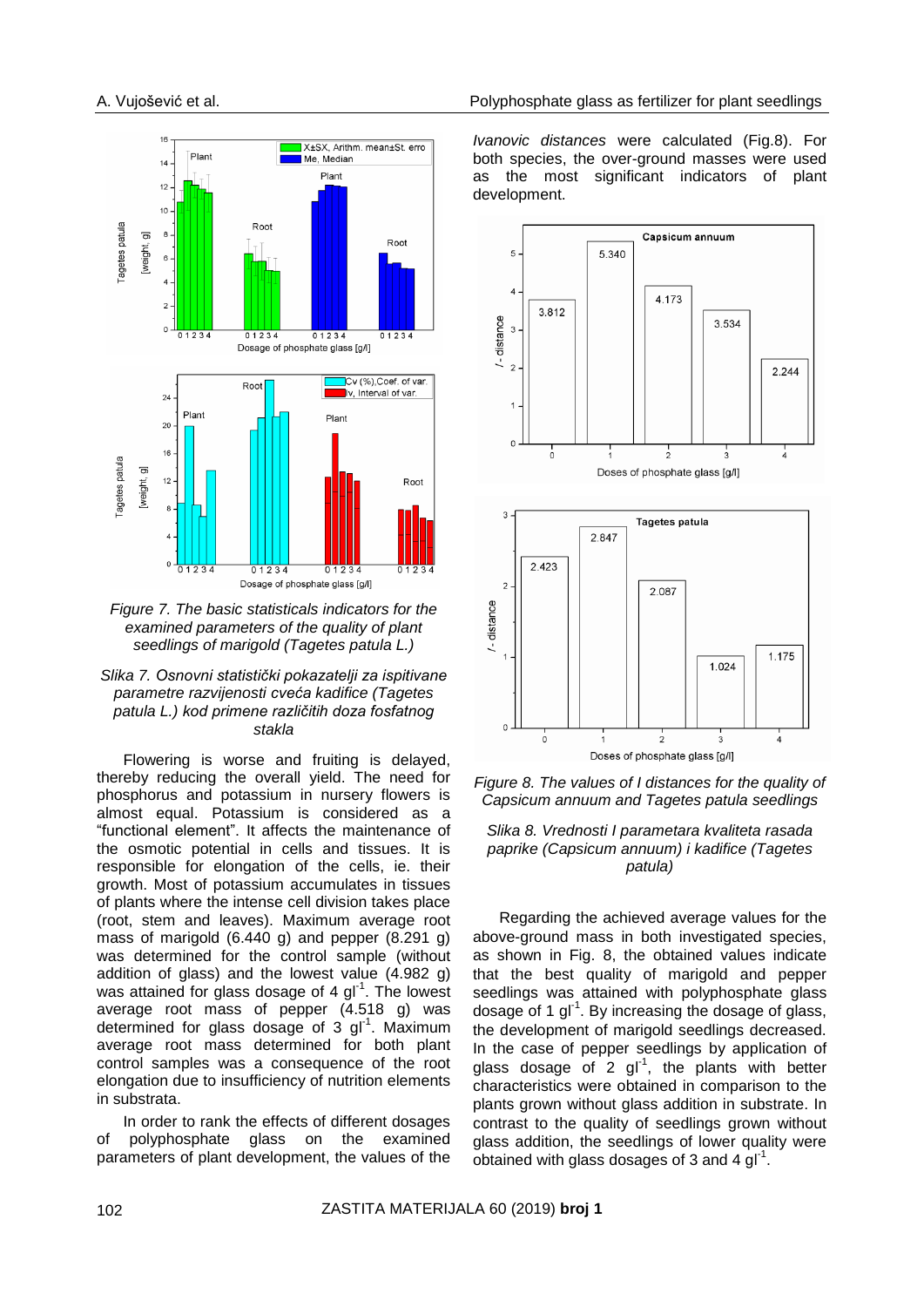#### 4. CONCLUSIONS

Inorganic fertilizers are immediately available to plants, but they are subject to leaching, a process that occurs when fertilizers are washed by rain or irrigation water below the level of plant roots.

To obtain new kind of fertilizers for application in agriculture, the phosphate glass of the system P<sub>2</sub>O<sub>5</sub>-K<sub>2</sub>O-CaO-MgO-SiO<sub>2</sub> was synthesized. The studied glass dissolves without residue and relatively slowly, which benefits the development of plants. The results show that the weight loss at the beginning of the process was linear with time. For longer periods of time, the rate of dissolution decreased. The whole process in an acid solution was 10 times faster than in the neutral environment. This offers the possibility of much more rapid release of nutrients from the glass necessary for plant nutrition. Regarding the parameters analyzed, the glass dosage of 1 gl<sup>-1</sup> showed the best effect on the investigated plant seedling growth. Designing the glass composition provides the wide range of possibilities for application, and this allows us, for each selected cultivated species, to obtain specific glass compositions and enable the balanced nutrition throughout the entire production cycle.

Taking into account the optimum pH values of substrates for the development of plant species selected and the length of the vegetation growth, this may mean that such a glass composition can be designed, which will allow the release of the necessary nutrients for a particular stage of development. Glassy fertilizers can contain a complete set of macro and microelements needed for plant growth. Due to the chemical composition and glass form, these compounds are to a minimum degree dissolved in atmospheric water, which is a major shortage of inorganic and organic fertilizers. This feature prevents the rinsing of nutrients from the soil, so that glassy fertilizers do not contaminate groundwater and make them environmentally safe.

#### *Acknowledgments*

*The authors are grateful to the Ministry of Education and Science, Republic of Serbia for financial support (Projects TR 34001 and OI 172004).*

#### 5. REFERENCES

- [1] G.Hazra (2006) Different Types of Eco-Friendly Fertilizers: An Overview, Sustainability in Environment, 1(1), 54-70.
- [2] J.A.Camargo, A.Alonso (2006) Ecological and toxicological effects of inorganic nitrogen pollution in aquatic ecosystems: A global assessment, Environment International, 32, 831-849.
- [3] R.N. Roy, A. Finck, G.J. Blair & H.L.S. Tandon (2006) Plant nutrition for food security: A guide for integrated nutrient management. FAO Fertilizer and Plant Nutrition Bulletin, 16.
- [4] W. Vogel (1985) Chemistry of glass, American Ceramic Society, Columbus, Ohio.
- [5] L.L. Hench, R.J. Splinter, W.C. Allen, T.K. Greenlee (1972) Bonding mechanisms at the interface of ceramic prosthetic materials. J. Biomed. Mater. Res. Symp., 2, 117-141.
- [6] L.L. Hench (1977) La fabricazione dei bioceramici. Ceramurgia, VII, 5, 253-266.
- [7] Y. Zhang, J.D. Santos (2000) Crystallization and microstructure analysis of calcium phosphatebased glass ceramics for biomedical applications. J. Non*-*Cryst. Solids, 272, 14-21.
- [8] I. Waclawska, M. Szumera (2009) Reactivity of silicate-phosphate glasses in soil environment. Journal of Alloys and Compounds, 468, 246-253.
- [9] G.Karapetyan, K.Karapetyan, L.Maksimov (2004) Glassy environmentally friendly fertilizers of prolonged action. Phosphorous Research Bulletin, 15, 60-67.
- [10] R.K. Brow (2000) Review: The structure of simple phosphate glasses. J Non-Cryst Solids, 263-264, 1- 28.
- [11] J.C. Cole, M.W. Smith, C.J. Penn, B.C. Cheary, K.J. Conaghan (2016) Nitrogen, phosphorus, calcium, and magnesium applied individually or as a slow release or controlled release fertilizer increase growth and yield and affect macronutrient and micronutrient concentration and content of fieldgrown tomato plants. Sci Hortic., 211, 420-430.
- [12] J.C. Knowles, K. Franks, I. Abrahams (2001) Investigation of the solubility and ion release in the glass system K<sub>2</sub>O-Na<sub>2</sub>O-CaO-P<sub>2</sub>O<sub>5</sub>, Biomaterials, 22, 3091-3096.
- [13] S. Chenu, U. Werner-Zwanziger, C. Calahoo, R. Zwanziger (2012) Structure and properties of NaPO3-ZnO-Nb2O5-Al2O<sup>3</sup> glasses. J Non-Cryst Solids, 358, 1795-1805.
- [14] M.B. Tošić, J.D. Nikolić, S.R. Grujić, V.D. Živanović, S.N. Zildžović, S.D. Matijašević, S.V. Ždrale (2013) Dissolution behavior of a polyphosphate glass into an aqueous solution under static leaching conditions. J Non-Cryst Solids, 362, 185-194.
- [15] A.A. Belyustin, M.M. Shultz (1983) Cation Interaction and Associated Processes in Surface Layers of Alkali Silicate Glasses Treated with Aqueous Solutions. Glass Phys Chem.,9, 3-27.
- [16] P.J. Melling, A.R. Allantt. (1980) Modelling of leaching and corrosion of glass. J Non-Cryst Solids*,* 42, 553-560.
- [17] S. Gin, J.P. Mestre (2001) SON 68 nuclear glass alteration kinetics between pH 7 and pH 11.5. J Nucl Mater*.*, 295, 83-96.
- [18] A. Leidieu, F. Devreux, P. Barboux, L. Sicard, D. Spalla (2004) Leaching of borosilicate glasses. I. Experiments. J Non-Cryst Solids, 343, 3-12.
- [19] T. Geisler, A. Janssen, D. Scheiter, T Stephen, J. Berndt, A. Putnis (2010) Aqueous corrosion of